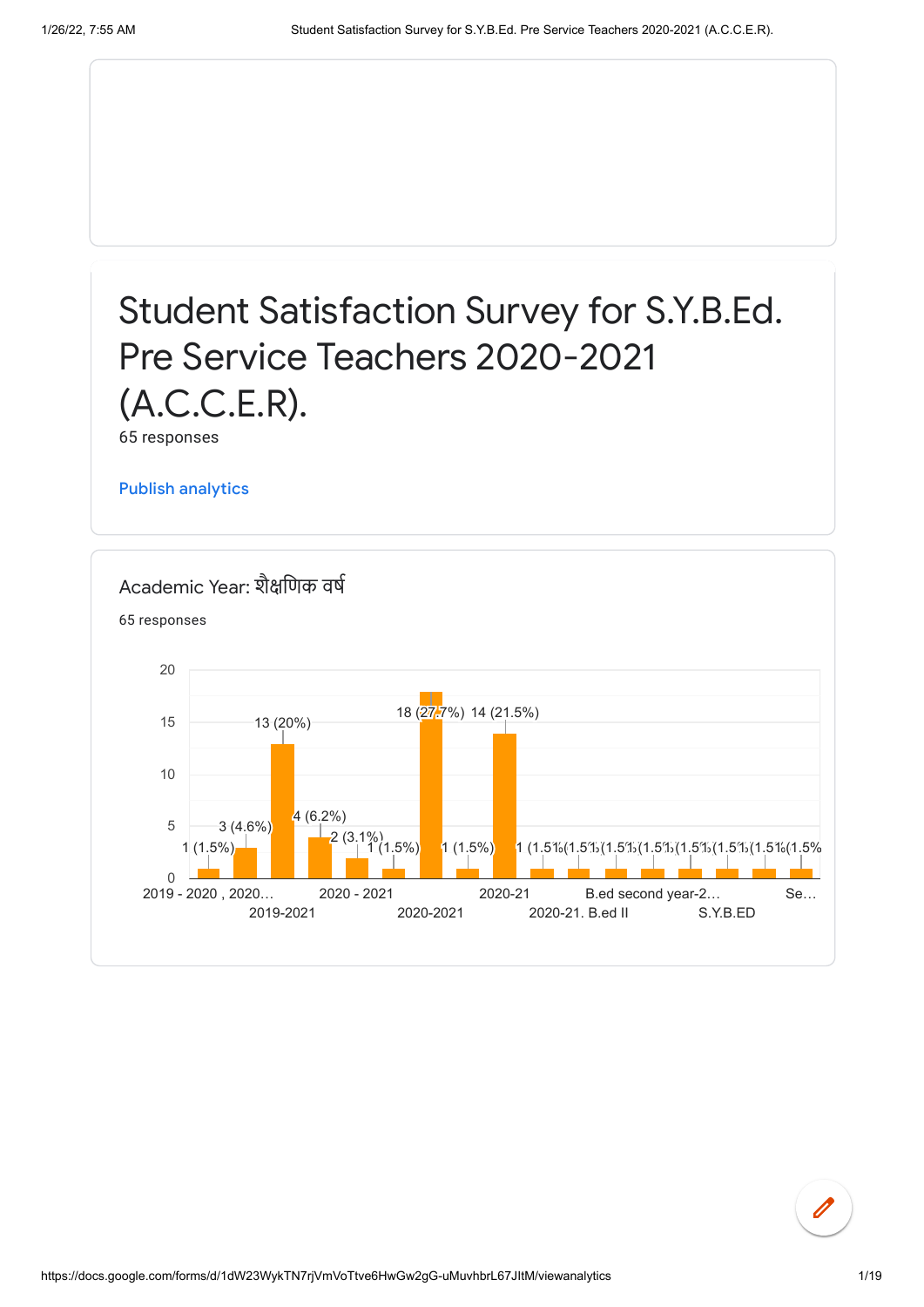

Name of the Mentor/ Micro-teaching group in charge सदुपदेशक / सूक्ष्म अध्यापन गट प्रमुखाचे नाव :

65 responses

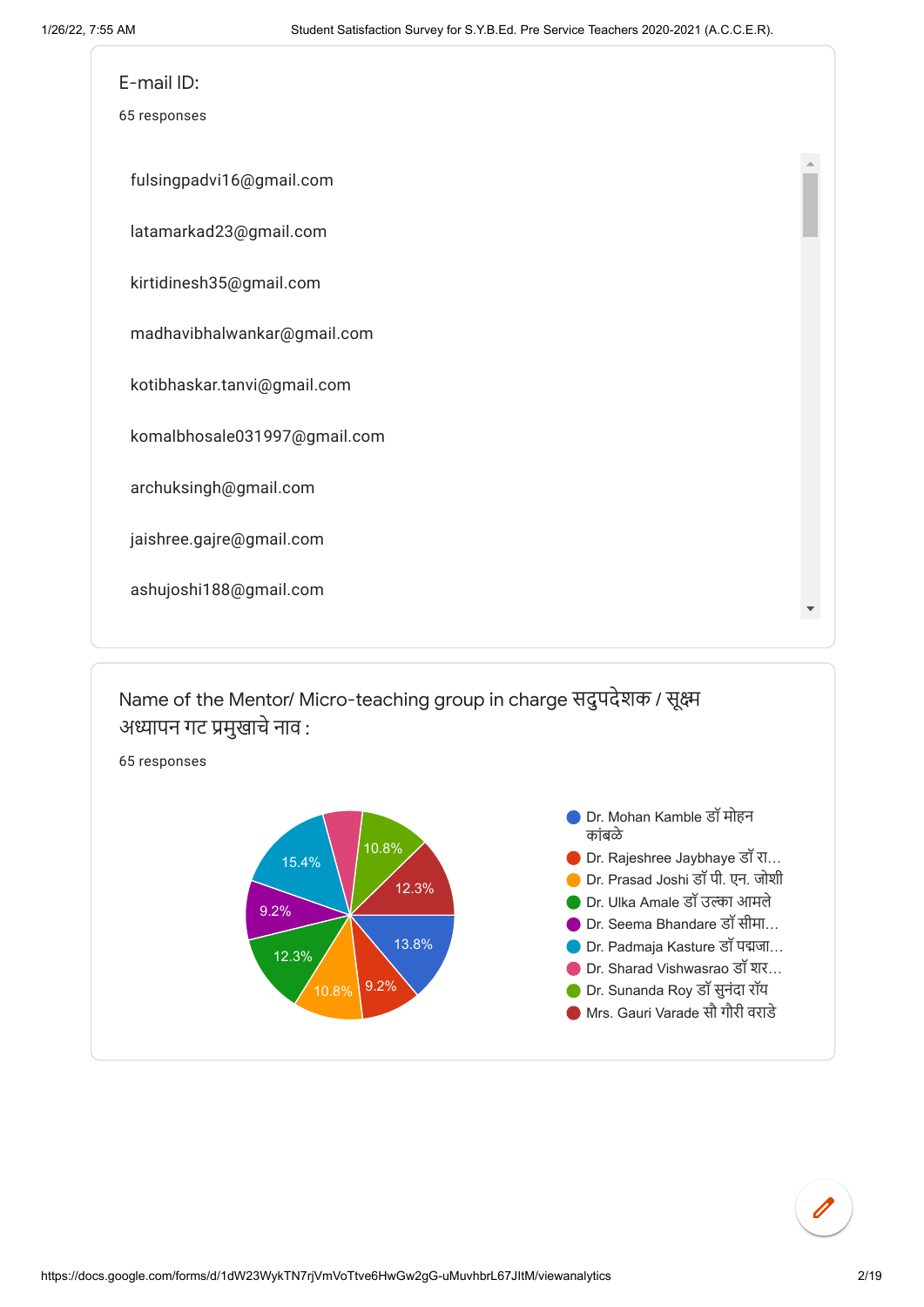**Transgender** 



1. Extent of syllabi covered in the class. महाविद्यालयात पूर्ण झालेला पाठ्यक्रम

16.9%

83.1%

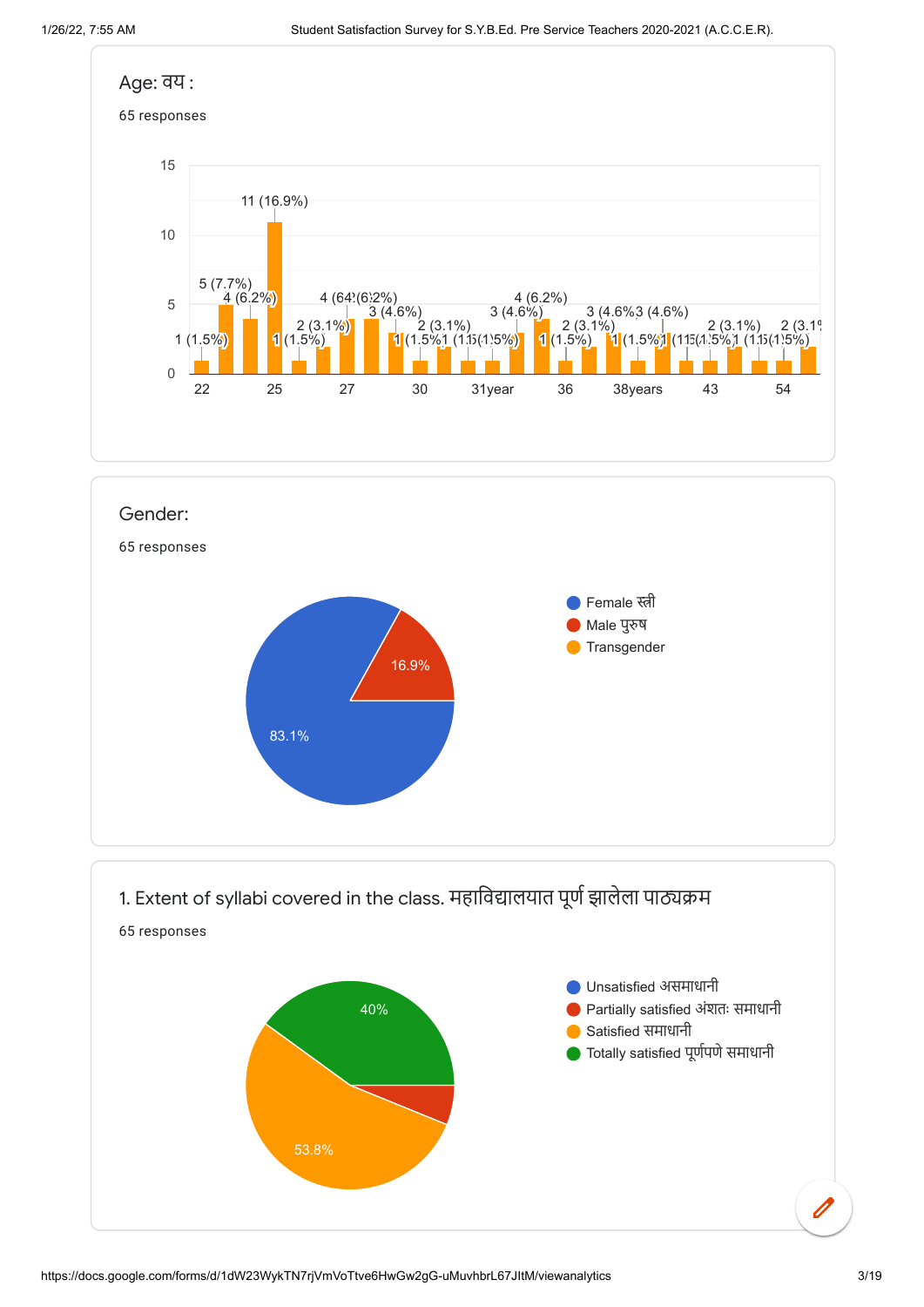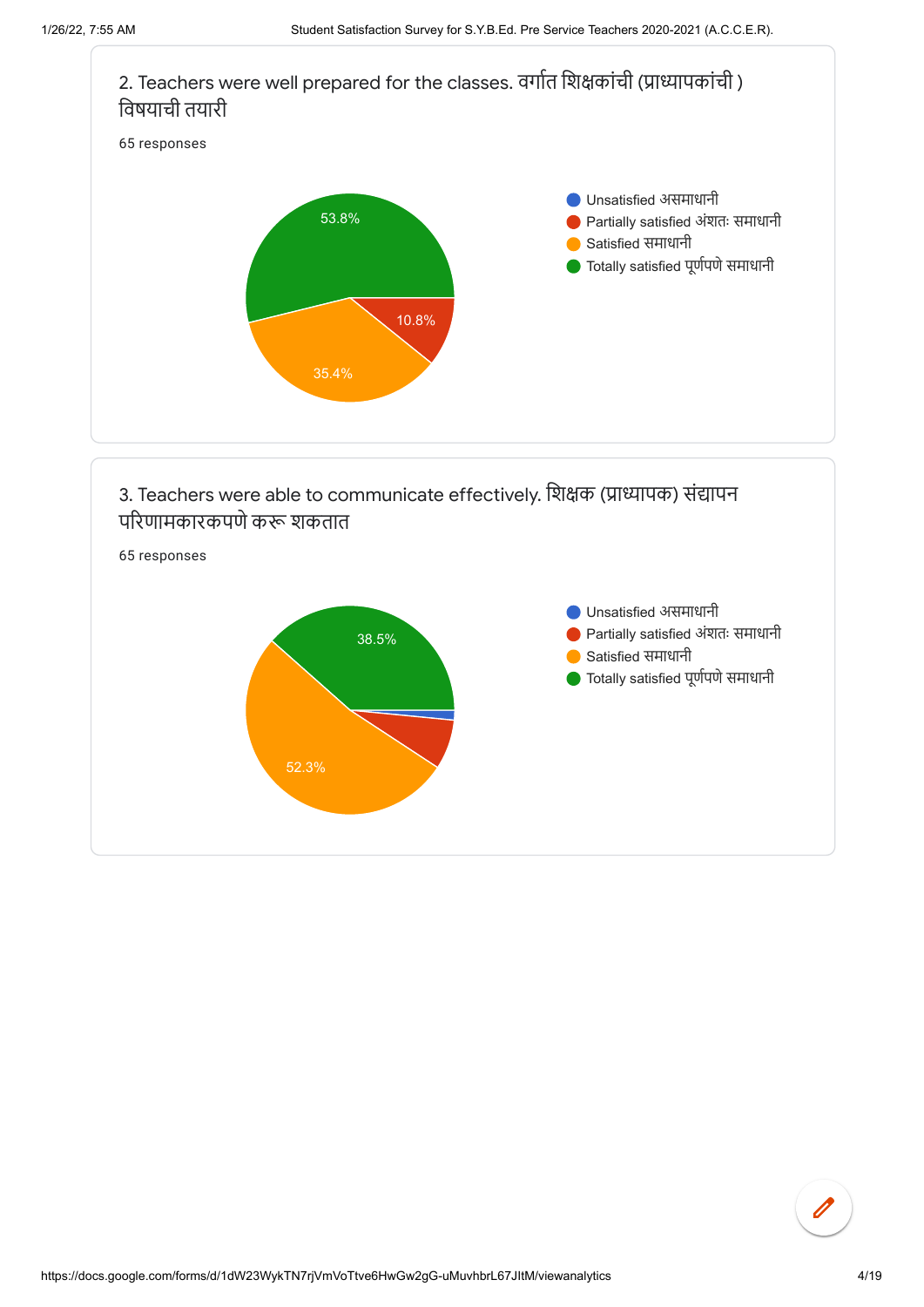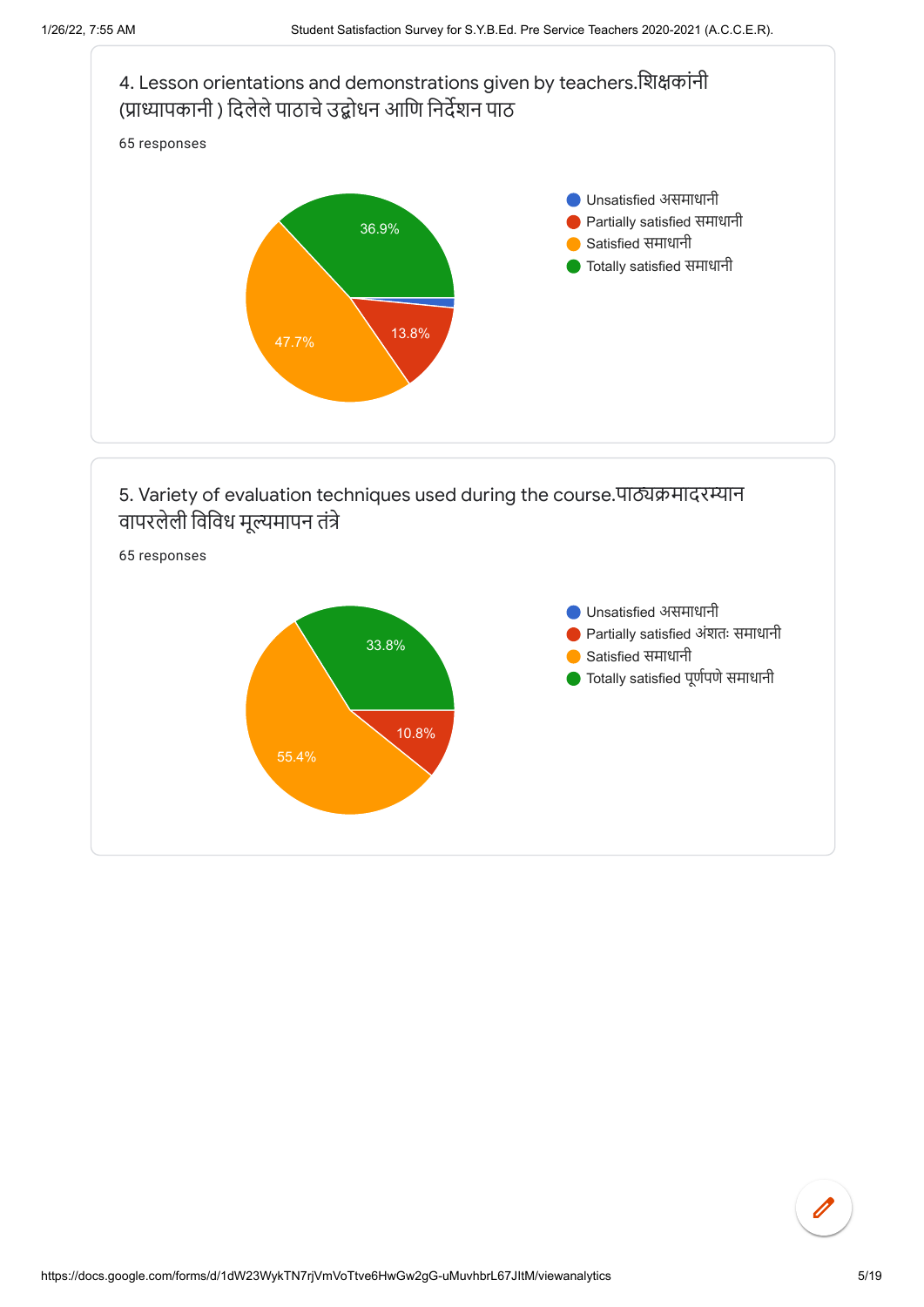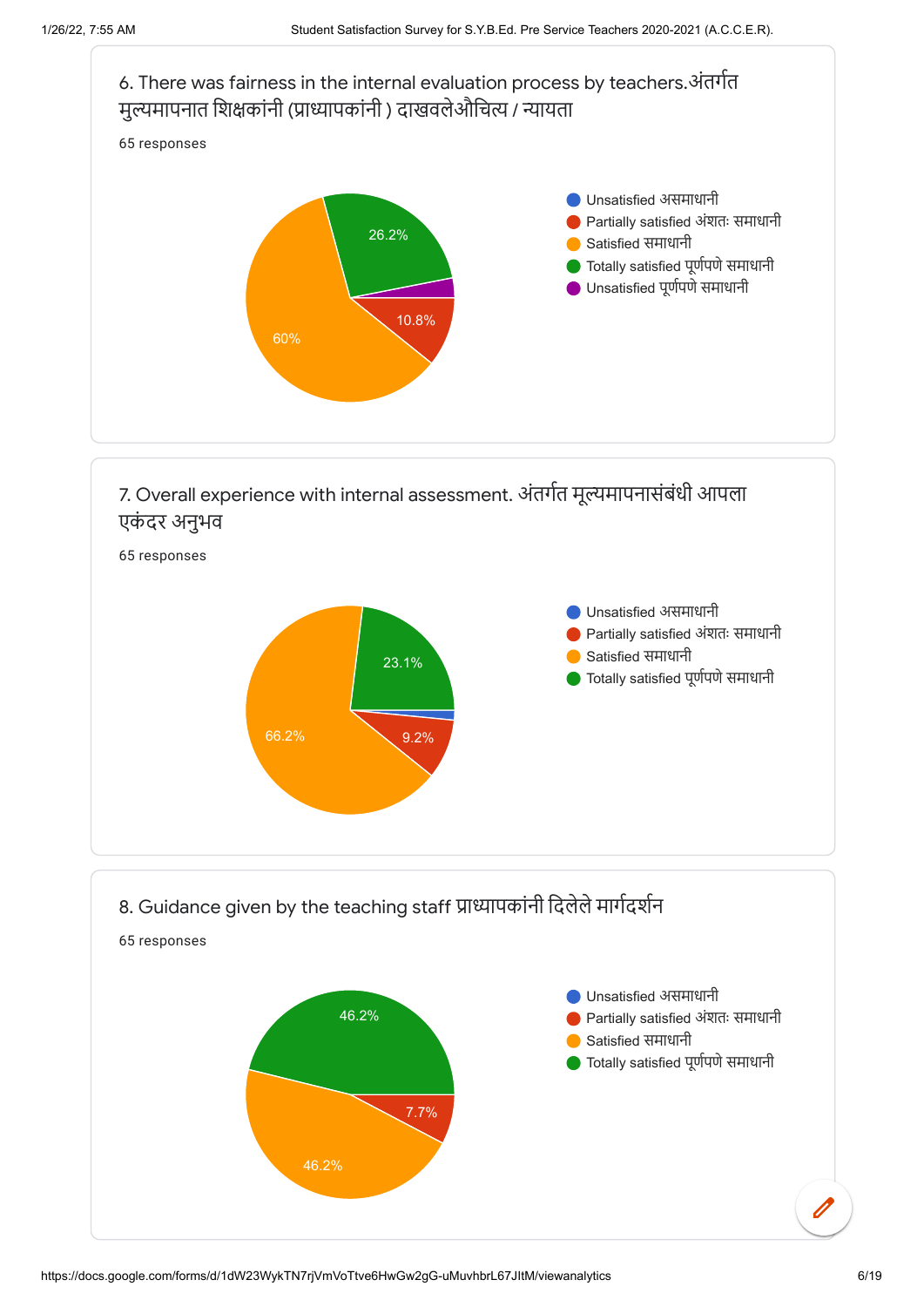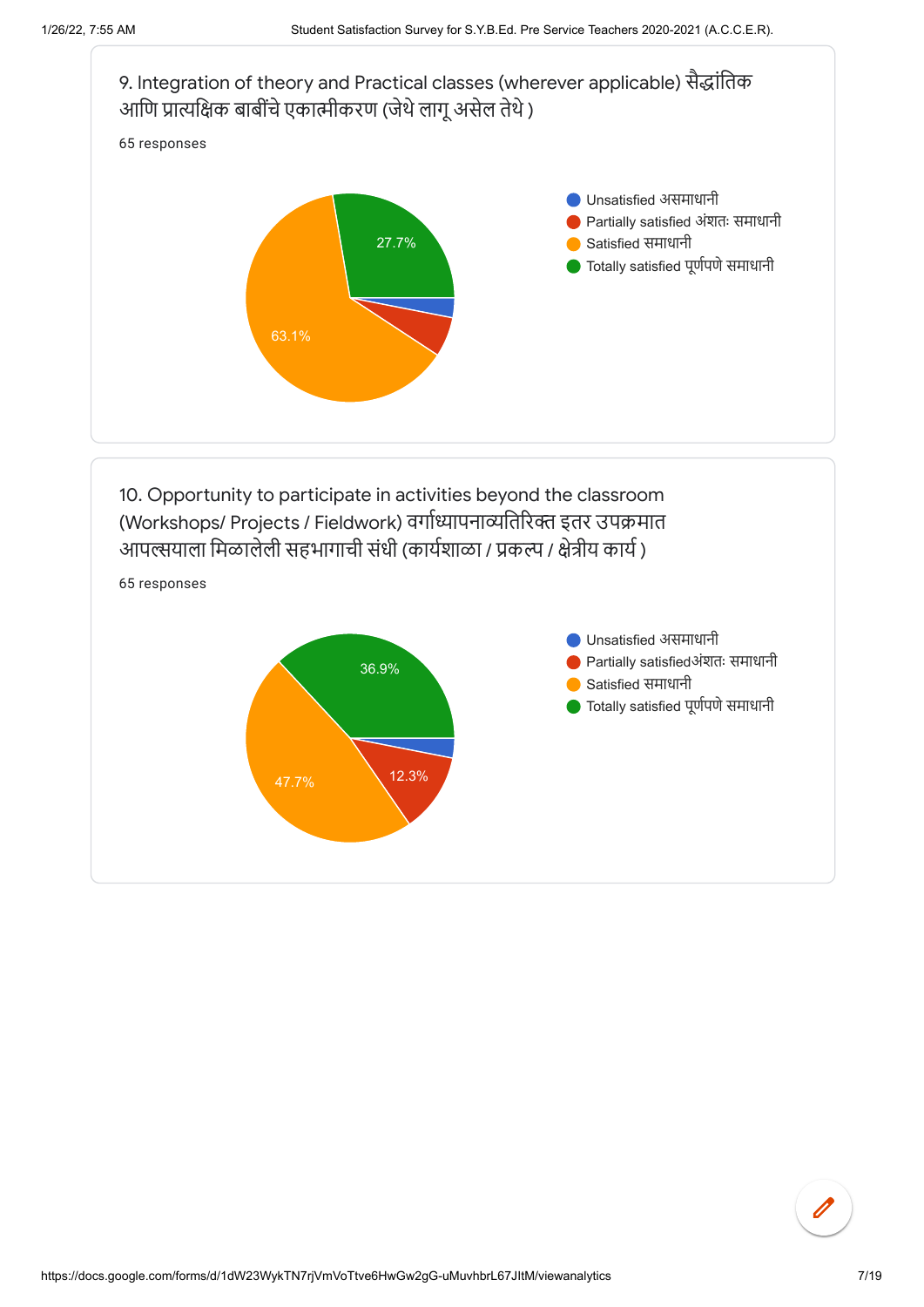

## 12. Behaviour and support from lecturers प्राध्यापकांकडून मिळालेली वागणूक आणि पाठींबा

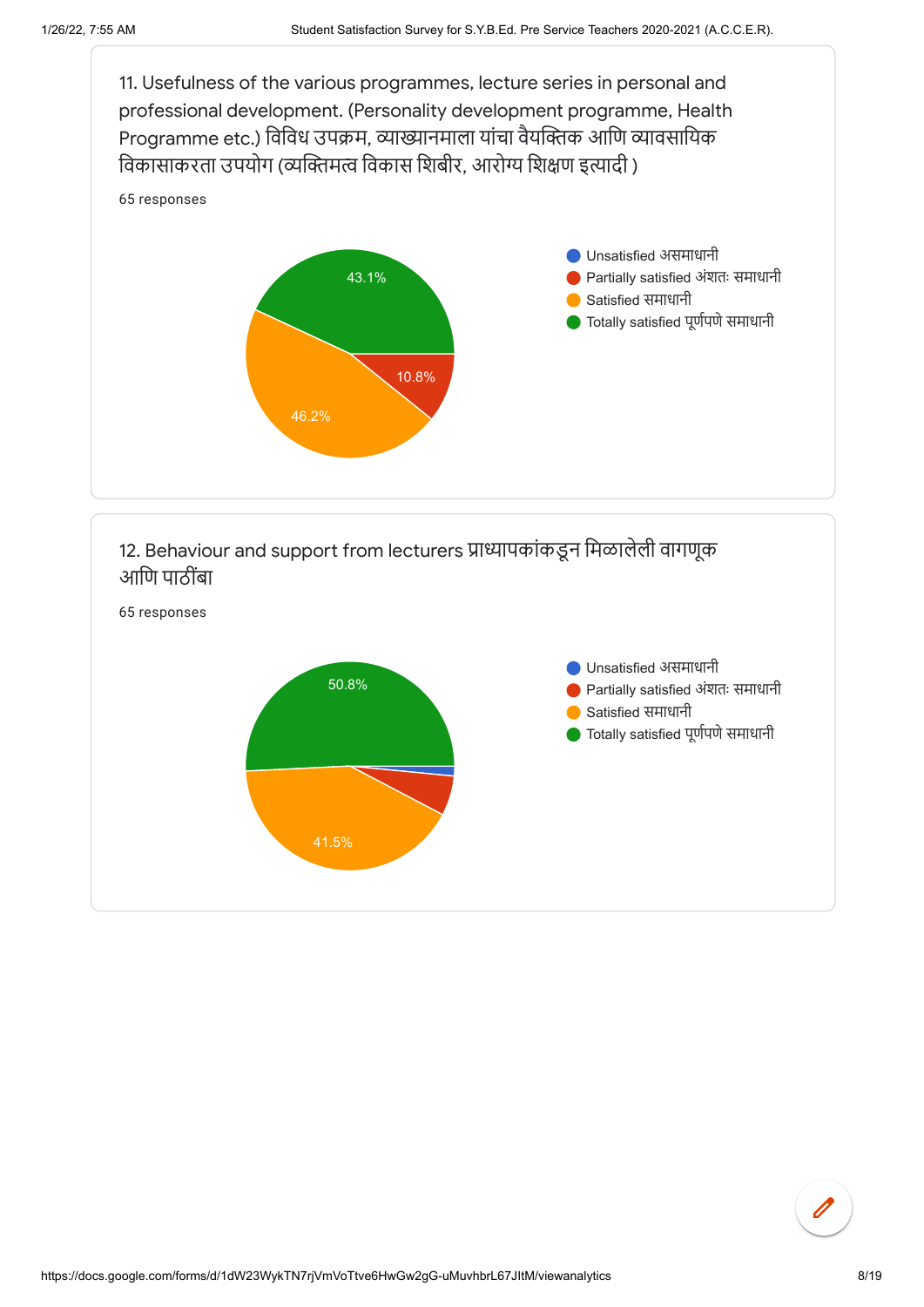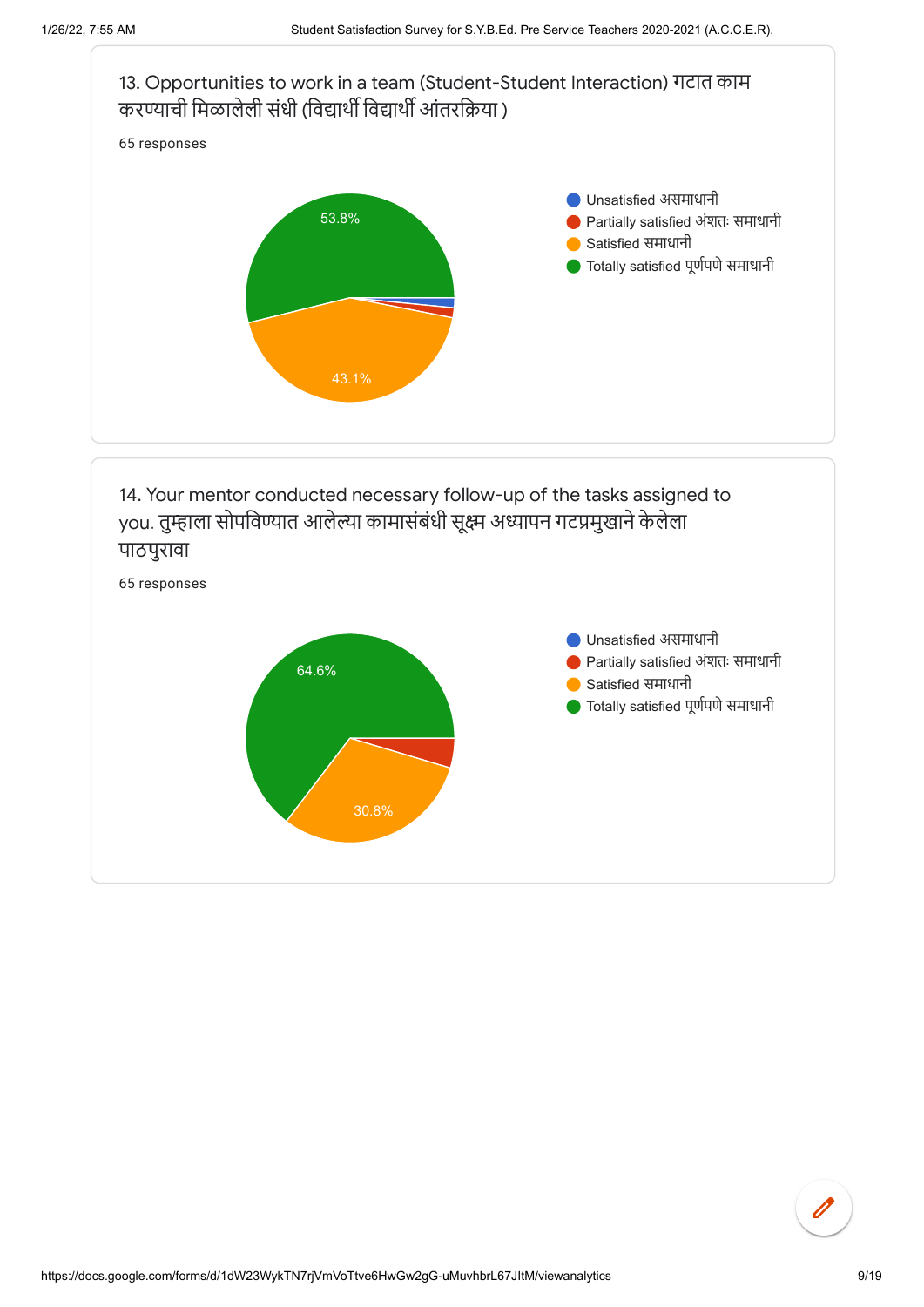

#### 16. Effectiveness of different lessons in developing teaching skills अध्यापन कौशल्ये विकसनात विविध पाठांची परिणाकारकता

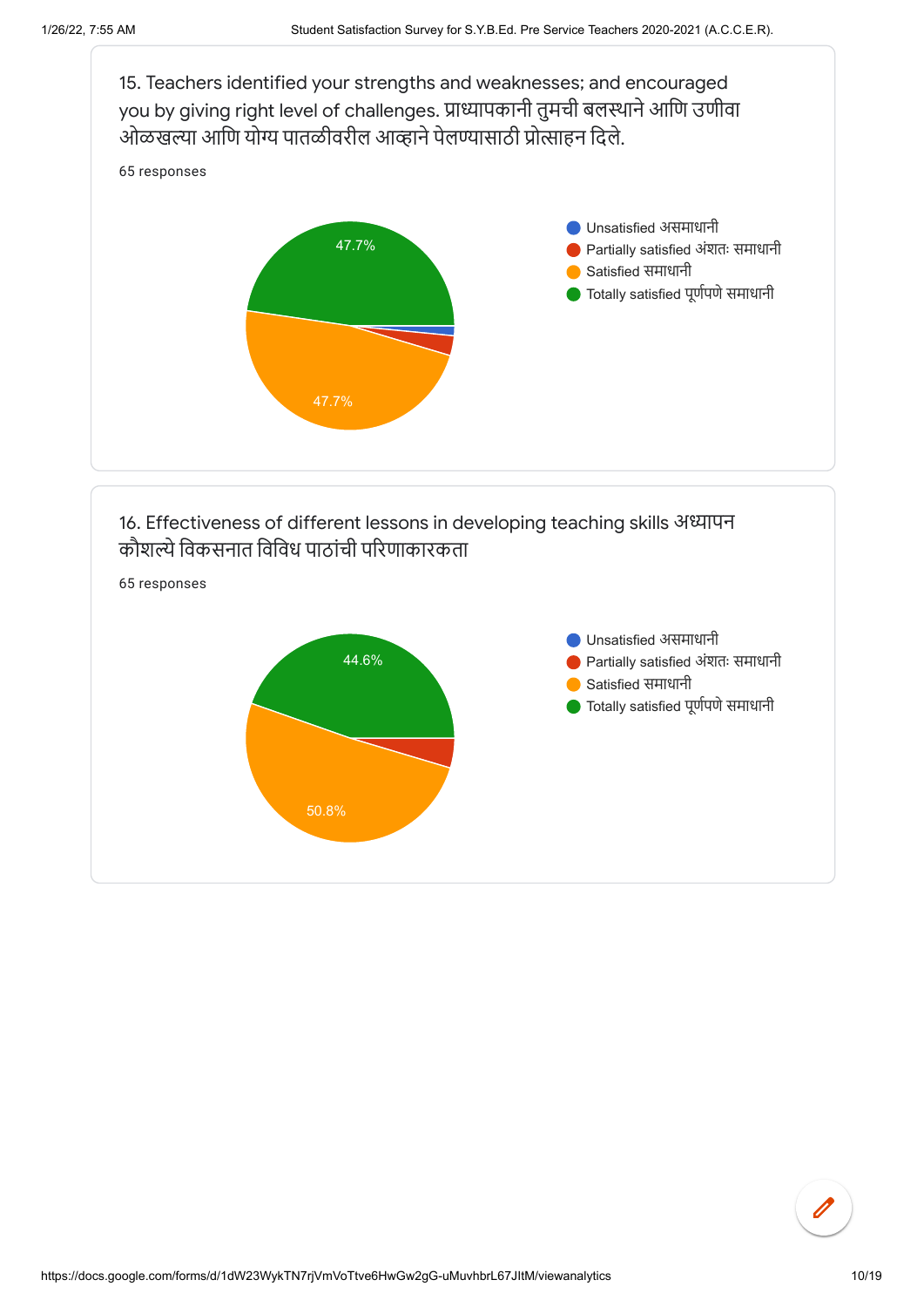

### 18. Collection of books, journals and reading material of the college Library महाविद्यालयाच्या ग्रंथालयातील उपलब्ध पुस्तके, पत्रिका (जर्नल्स ) आणि वाचन साहित्य



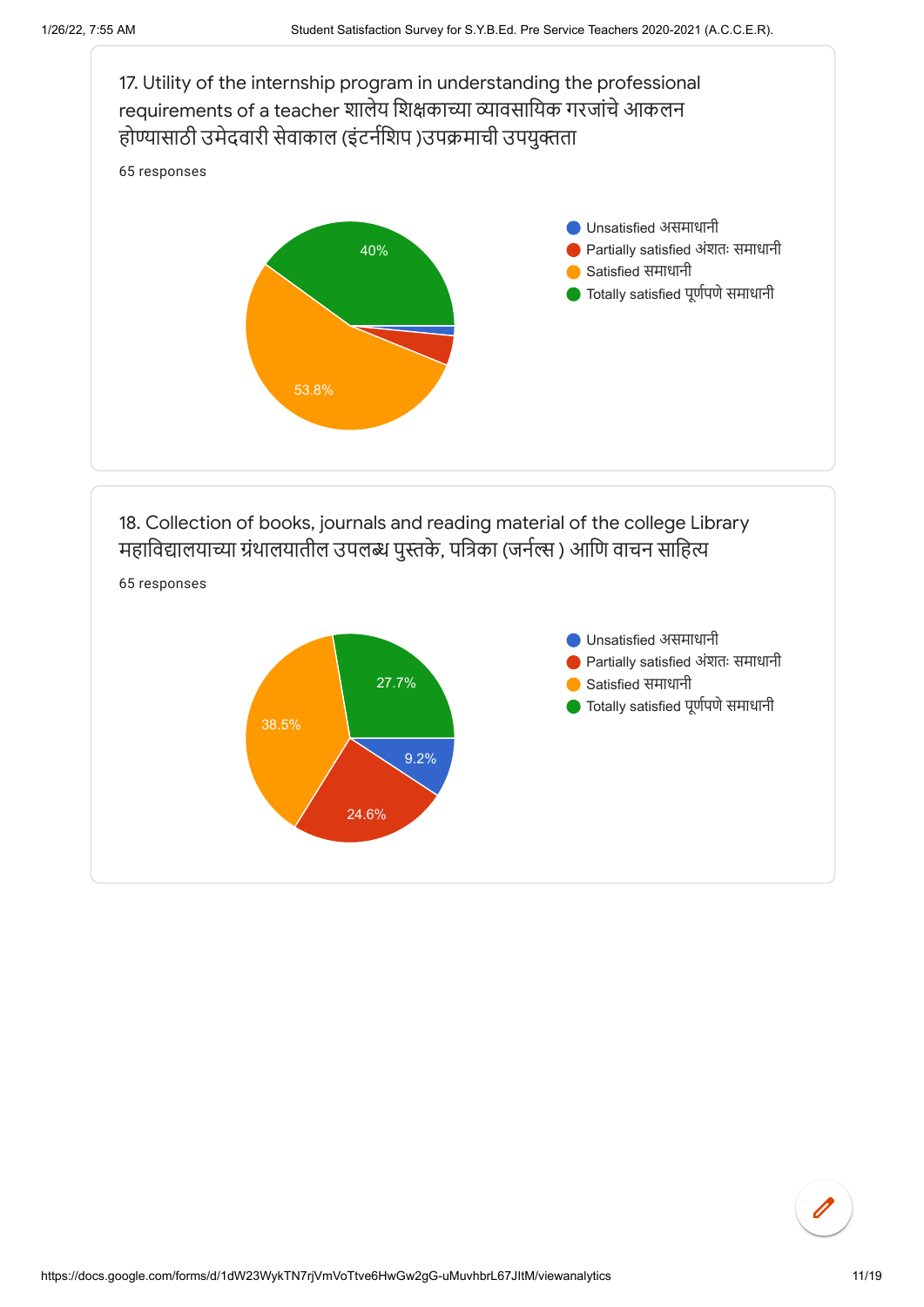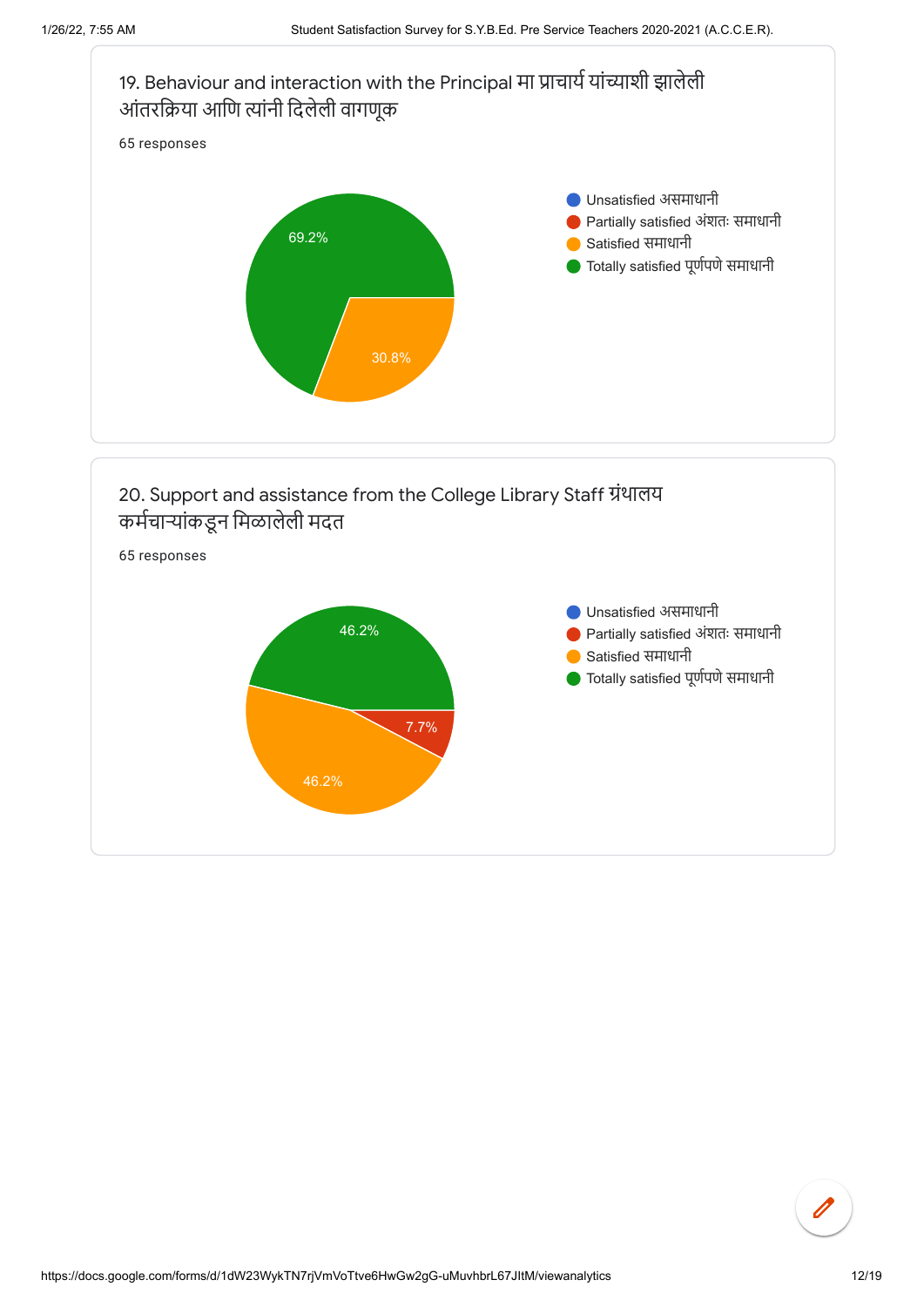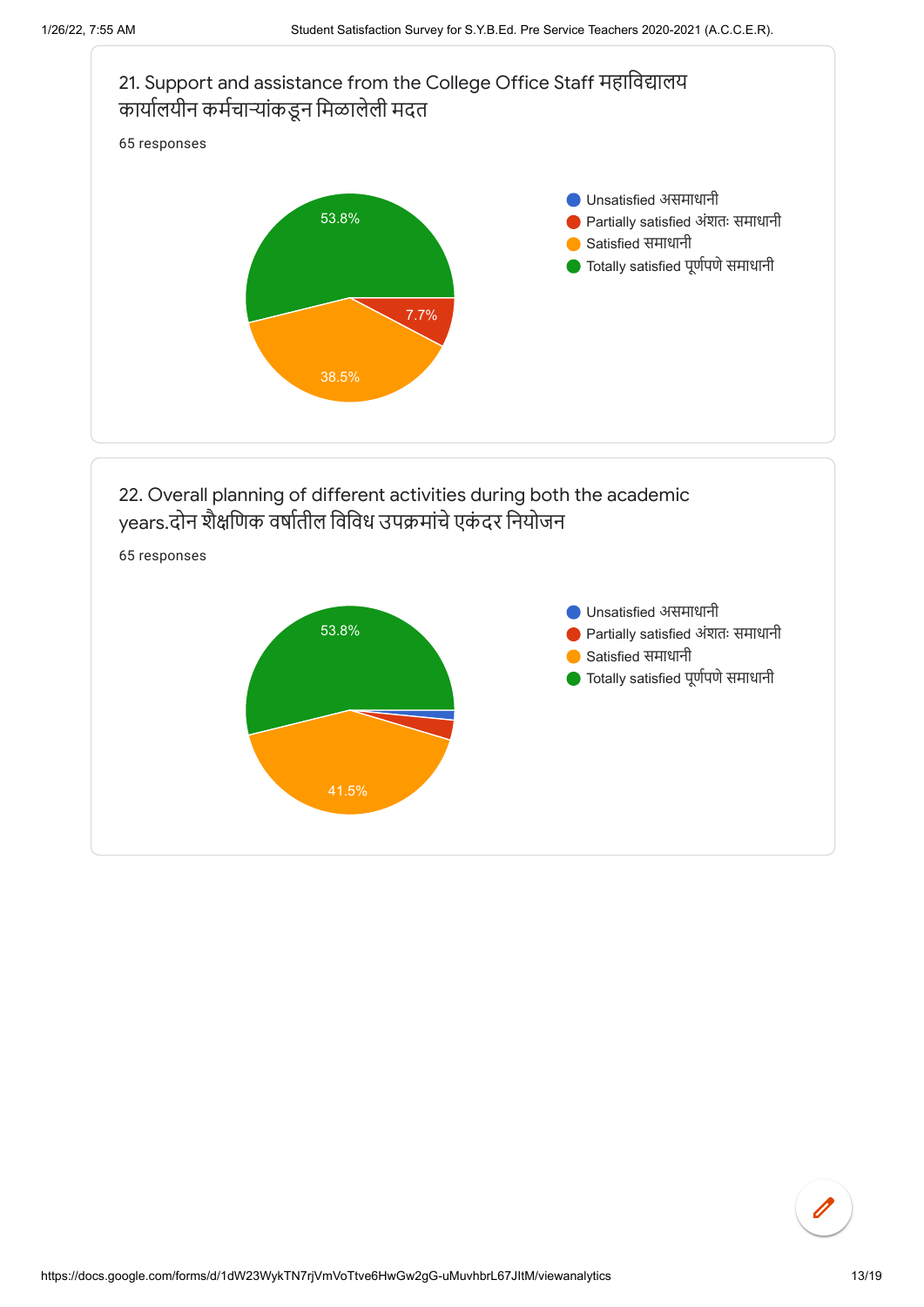

24. The institute/ teachers used student centric methods, such as experiential learning, Group Discussion, participative learning and problem-solving methodologies for enhancing learning experiences. महाविद्यालय आणि प्राध्यापकानी विद्यार्थीकेंद्री पद्धतींचा तीं अवलंब अध्ययन अनुभव समृद्व होण्याकरता केला उदा हरणार्थ अनुभवजन्य अध्ययन, गटचर्चा ,सहभागात्मक अध्ययन, समस्या निराकरण पद्धती,

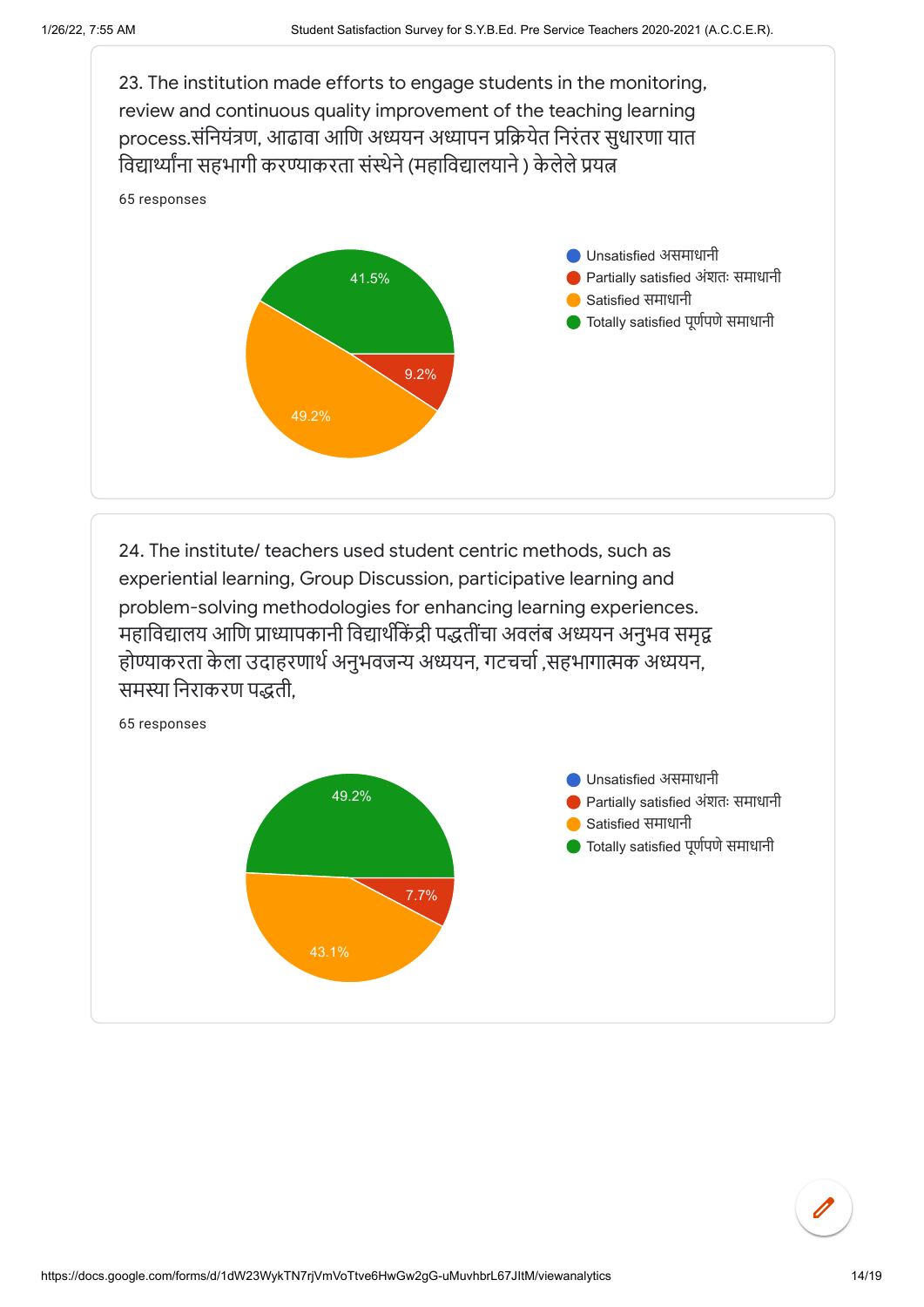

रोजगारक्षम कौशल्ये याद्वारे केलेले प्रयत्न



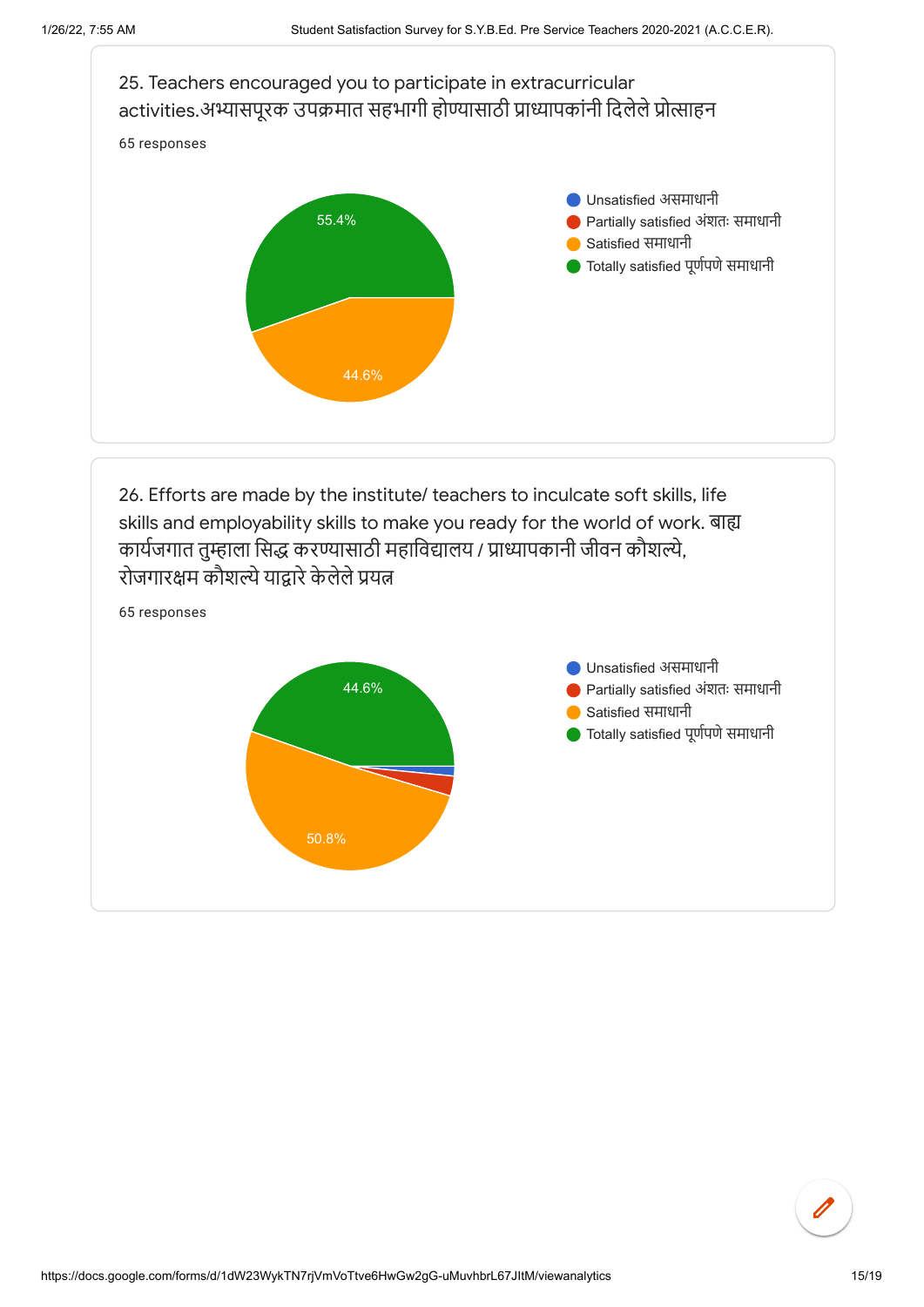



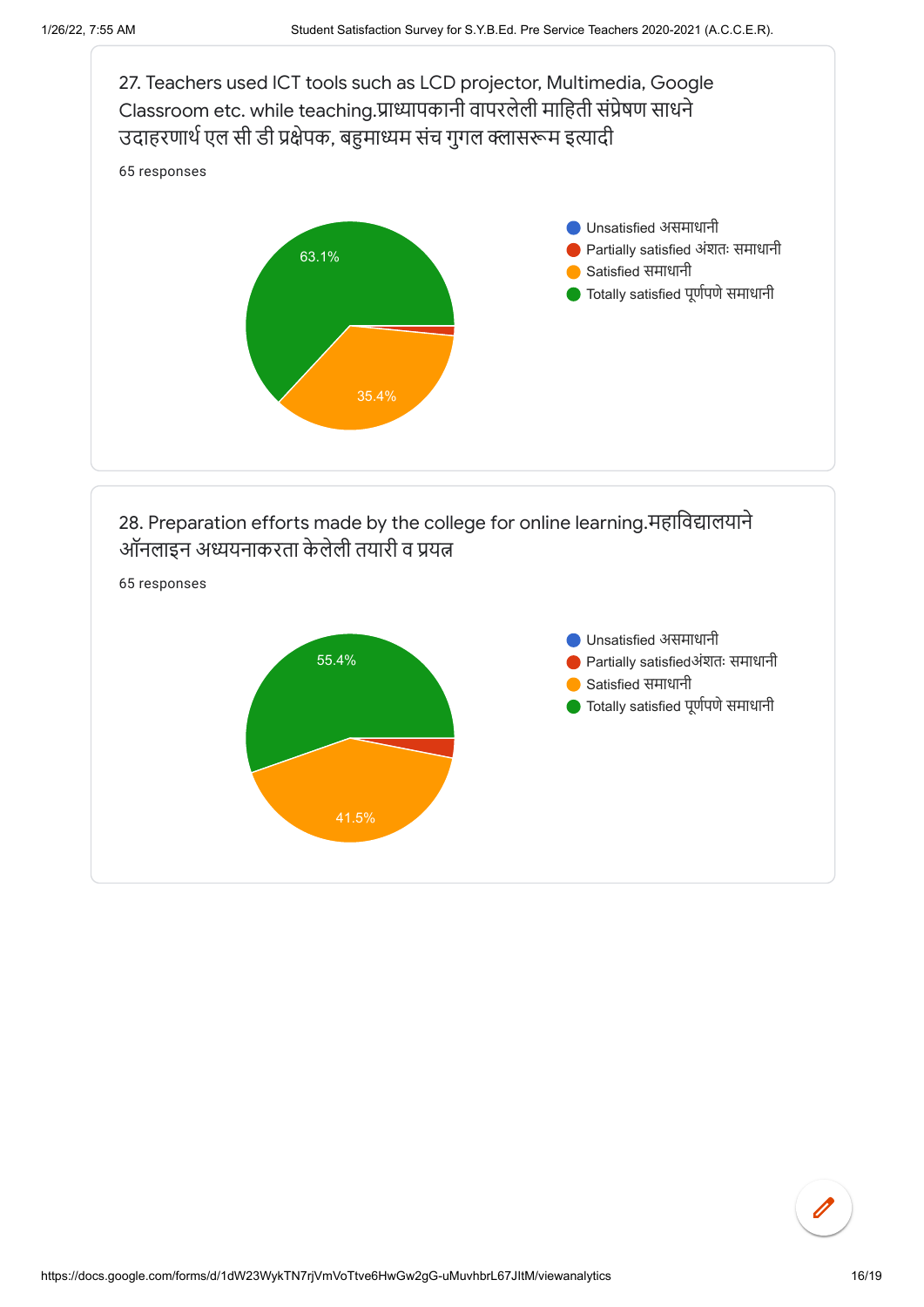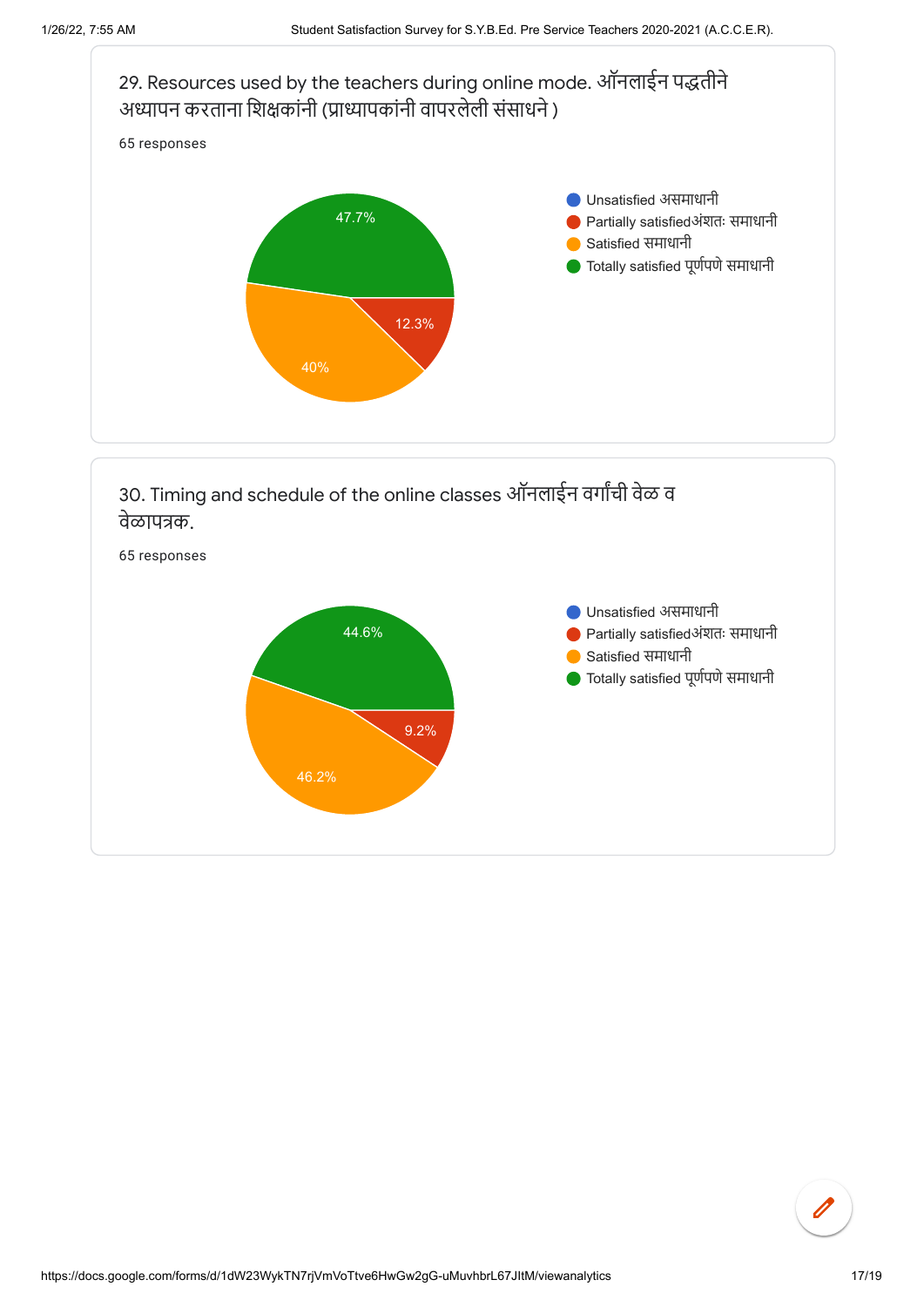